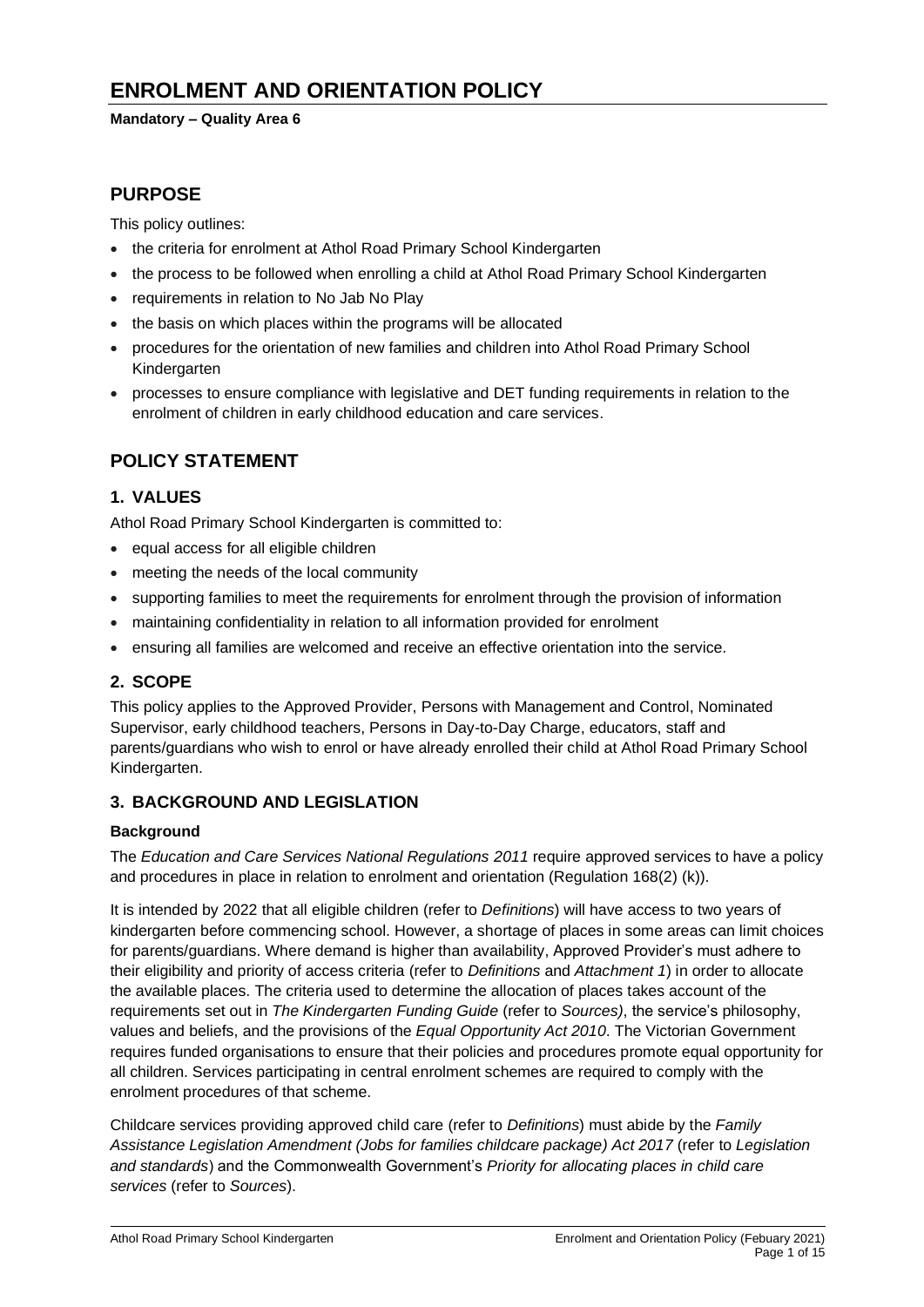Immunisations are an effective means of reducing the risk of vaccine preventable diseases. Early childhood education and care services which are regulated under the *Education and Care Services National Law Act* 2010 and *Education and Care Services National Regulations 2011* have legislative responsibilities under the *Public Health and Wellbeing Act 2008* to only offer a confirmed place in their programs to children with an Australian Immunisation Register (AIR) Immunisation History Statement (refer to *Definitions)*. To meet the Child Care Subsidy immunisation requirements, children must be immunised according to the National Immunisation Program Schedule (refer to *Sources*) set out by the Australian Government Department of Health.

## **Legislation and standards**

Relevant legislation and standards include but are not limited to:

- *A New Tax System (Family Assistance) (Administration) Act 1999*
- *[Charter of Human Rights and Responsibilities Act 2006](http://www.legislation.vic.gov.au/Domino/Web_Notes/LDMS/PubStatbook.nsf/f932b66241ecf1b7ca256e92000e23be/54d73763ef9dca36ca2571b6002428b0!OpenDocument)* (Vic)
- *Children, Youth and Families Act 2005* (Vic)
- *Child Wellbeing and Safety Act 2005* (Vic)
- *Disability Discrimination Act 1992* (Cth)
- *Education and Care Services National Law Act 2010*
- *Education and Care Services National Regulations 2011*: Regulations 160, 161, 162, 168, 170, 171, 177, 181, 183
- *Equal Opportunity Act 2010* (Vic)
- *Family Assistance Legislation Amendment (Jobs for Families Child Care Package) Act 2017*
- *National Quality Standard*, Quality Area 6: Collaborative Partnerships with Families and **Communities**
- *Public Health and Wellbeing Act 2008* (Vic)
- *Public Health and Wellbeing Regulations 2019* (Vic)
- *Sex Discrimination Act 1984* (Cth)

# **4. DEFINITIONS**

The terms defined in this section relate specifically to this policy. For commonly used terms e.g. Approved Provider, Nominated Supervisor, Regulatory Authority etc. refer to the *General Definitions* section of this manual.

**Australian Immunisation Register (AIR) Immunisation History Statement:** is the only form of acceptable evidence of immunisation. The AIR is a national register administered by Medicare that records all vaccinations given in Australia, including to children. Parents/carers must provide a copy of their most recent AIR Immunisation History Statement, which shows that the child is up to date with their immunisations upon enrolment and when a child has received or been due to receive a vaccination while attending the service. In the case of medical contraindication, an authorised medical practitioner completes and signs a Medical Exemption Form, and supplies it to the AIR. In order to confirm enrolment, the Immunisation History Statement must show the child is up to date with the vaccines they can have, medical contraindication and indicate the due date for the next vaccinations the child is able to receive in the future if applicable.

**Approved child care providers:** providers that operate services that have Australian Government approval to receive Child Care Subsidy (refer to Definitions) on behalf of eligible parents. Approved child care providers include centre-based day care, including long day care and occasional care, family day care, outside school hours care and in-home care.

**Authorised nominee:** (In relation to this policy) is a person who has been given written authority by the parents/guardians of a child to collect that child from the education and care service. These details will be on the child's enrolment form.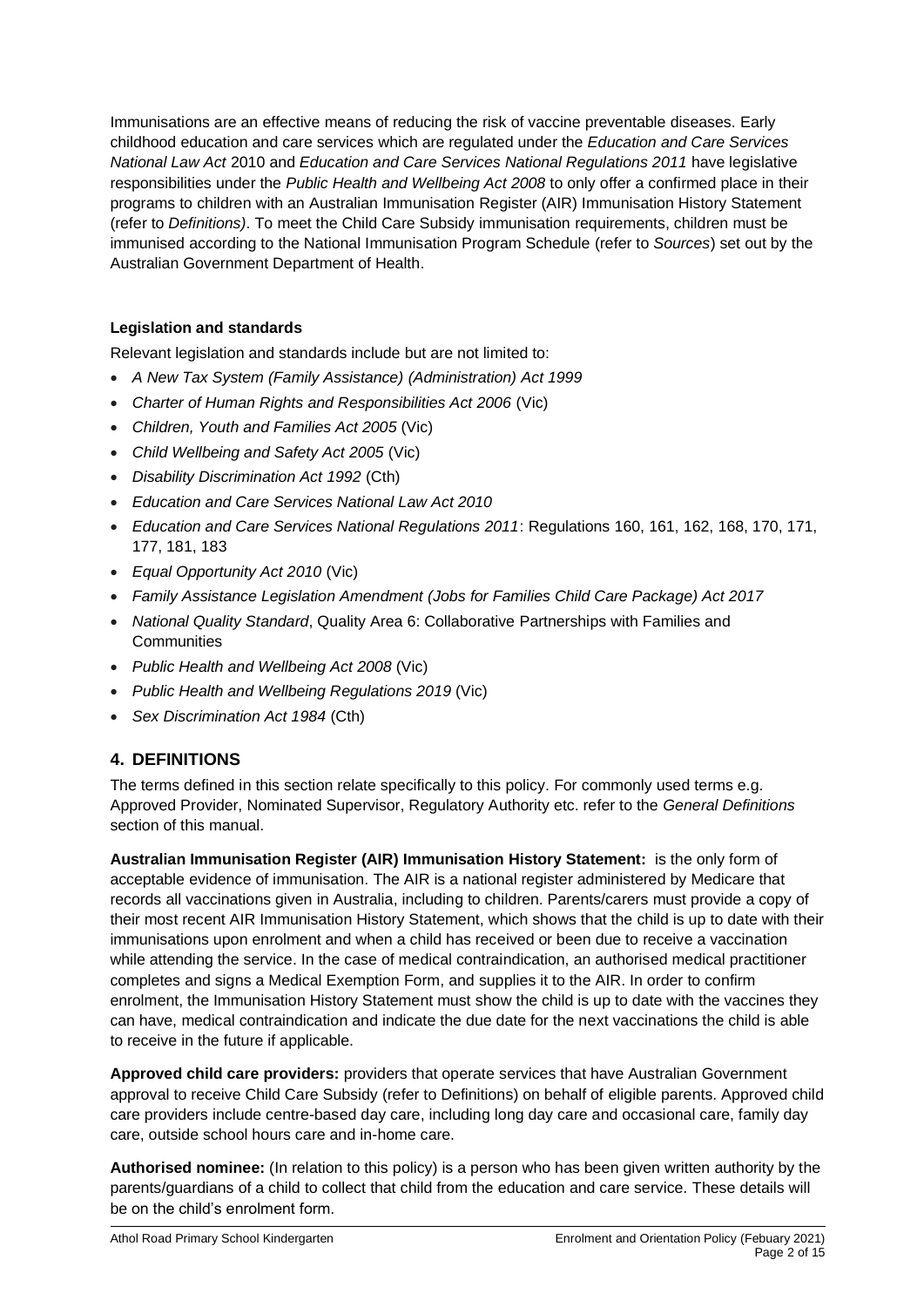The National Law and National Regulations do not specify a minimum age limit for an authorised nominee. Each service will need to consider a risk assessment on an individual basis to determine if a person under the age of 18 is able to be an authorised nominee and, if so, what constitutes the minimum acceptable age at that service.

**Child Care Subsidy (CCS):** A Commonwealth Government means tested subsidy to assist eligible families with the cost of child care. Payments are paid directly to approved child care providers (refer to *Definitions*). Further information can be found at:<https://www.education.gov.au/child-care-subsidy-0>

**Children with additional needs:** Children whose development or physical condition requires specialist support or children who may need additional support due to language, cultural or economic circumstances (refer to *Inclusion and Equity Policy*).

**Deferral:** When a child does not attend in the year when they are eligible for a funded kindergarten place or is officially withdrawn from a service prior to the April data collection. DET considers that this child has not accessed a year of funded kindergarten and is therefore eligible for DET funding in the following year.

**Eligible child:** as defined by the Kindergarten Funding Guide; a child that is at least four years old on April 30<sup>th</sup> in the year of enrolment; enrolled for at least 15 hours per week or 600 hours per year in a 4year-old program; and not enrolled at a funded kindergarten program at another service. Or a child that is at least three years old on April 30<sup>th</sup> in the year of enrolment and is enrolled in a funded 3-year-old kindergarten program. Any child that is enrolled in an early childhood and education and care service must have an AIR Immunisation History Statement that indicate that the child is fully vaccinated for their age or who qualify for the 16-weeks grace period.

**Enrolment application fee:** A payment to cover administrative costs associated with the processing of a child's enrolment application for a place in a program at the service.

**Enrolment application form:** A form to apply for a place at the service (see *Attachment 3: Sample Enrolment Application Form*)

**Enrolment record:** The collection of documents which contains information on each child as required under the National Regulations (Regulations 160, 161, 162) including but not limited to parent details; emergency contacts; authorised nominee; details of any court orders; and health information including immunisation status. Enrolment records are stored securely in the service due to their confidential nature.

**Fee:** A charge for a place within a program at the service.

**Grace period:** allows specific categories of children of families experiencing vulnerability and disadvantage to enrol and attend the service without an AIR Immunisation History Statement (refer to *Definitions*) or when the statement is assessed as not being up-to-date. Services complete the grace period eligibility form with families during enrolment, and keep a copy with the child's enrolment record. The 16-week grace period starts on the first day of the child's attendance at the service. During the grace period, the service is required to take reasonable steps to obtain the AIR Immunisation History Statement (refer to *Definitions*) and to encourage families to access immunisation services.

**Priority of access:** in instances where more eligible children apply for a place at a service than there are places available, the service must allocate spaces using the criteria outlined in *The Kindergarten Funding Guide* (*see Attachment 1: Eligibility and priority of access criteria for a 3 and 4-year-old funder kindergarten program*), or if in receipt of the CCS, comply with the Commonwealth Government's policy for allocating places (*see Source*).

**Vulnerable Children/Families:** Children are vulnerable if the capacity of parents and family to effectively care, protect and provide for their long-term development and wellbeing is limited. Some factors which may contribute to a child being vulnerable include: a child with a disability; living in a family with a low income, or one which is experiencing problems with housing, domestic violence, known to Child Protection, Out of Home Care, substance abuse, or mental health; Aboriginal and/or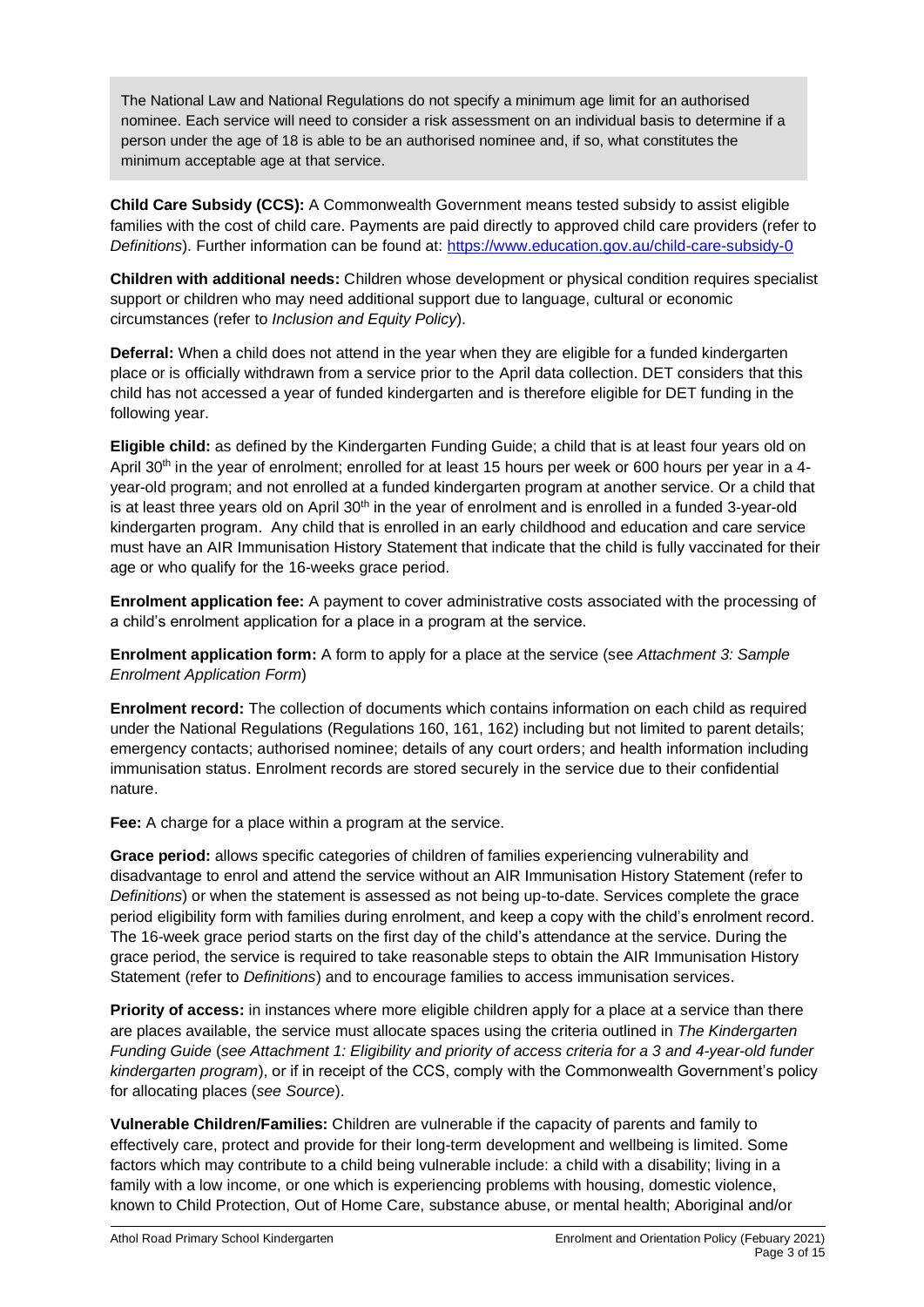Torre Strait Islander, having a culturally and linguistically diverse background; having a young or sole parent, or a parent with a disability (adapted from the *Kindergarten Funding Guide*)

## **5. SOURCES AND RELATED POLICIES**

#### **Sources**

- Australian Childhood Immunisation Register: [www.humanservices.gov.au/customer/services/medicare/australian-childhood-immunisation-register](http://www.humanservices.gov.au/customer/services/medicare/australian-childhood-immunisation-register)
- Australian Government Department of Health, *National Immunisation Program Schedule*: [https://www.health.gov.au/health-topics/immunisation/immunisation-throughout-life/national](https://www.health.gov.au/health-topics/immunisation/immunisation-throughout-life/national-immunisation-program-schedule)[immunisation-program-schedule](https://www.health.gov.au/health-topics/immunisation/immunisation-throughout-life/national-immunisation-program-schedule)
- Department of Health and Human Services, *Immunisation enrolment toolkit for early childhood education and care service*: [https://www2.health.vic.gov.au/public-health/immunisation/vaccination](https://www2.health.vic.gov.au/public-health/immunisation/vaccination-children/no-jab-no-play/immunisation-enrolment-toolkit)[children/no-jab-no-play/immunisation-enrolment-toolkit](https://www2.health.vic.gov.au/public-health/immunisation/vaccination-children/no-jab-no-play/immunisation-enrolment-toolkit)
- *Guide to the Education and Care Services National Law and the Education and Care Services National Regulations 2011*: [www.acecqa.gov.au/](http://www.acecqa.gov.au/)
- *Guide to the National Quality Standard*: [www.acecqa.gov.au/](http://www.acecqa.gov.au/)
- Priority of Access Guidelines for child care service: *<https://www.dese.gov.au/uncategorised/resources/priority-access-guidelines-child-care-services>*
- The Family Assistance Law as the basis for Commonwealth child care fee assistance including the Child Care Subsidy (CCS) and Additional Child Care Subsidy (ACCS): <https://www.education.gov.au/child-care-legislation>
- *The Kindergarten Funding Guide (Department of Education and Training)*: [www.education.vic.gov.au/childhood/providers/funding/Pages/kinderfundingcriteria.aspx](http://www.education.vic.gov.au/childhood/providers/funding/Pages/kinderfundingcriteria.aspx)
- Victorian Department of Health: [www.health.vic.gov.au/immunisation](http://www.health.vic.gov.au/immunisation)

#### **Service policies**

- *Acceptance and Refusal of Authorisations Policy*
- *Complaints and Grievances Policy*
- *Dealing with Infectious Disease Policy*
- *Fees Policy*
- *Inclusion and Equity Policy*
- *Privacy and Confidentiality Policy*

# **PROCEDURES**

#### **The Approved Provider or Persons with Management and Control is responsible for:**

- determining the criteria for priority of access to programs at [Service Name], as described in The Kindergarten Funding Guide; and/or as describe under the Family Assistance Law for CCS recipients, and the service's philosophy (refer also to Attachment 1 – Eligibility and priority of access criteria for 3 and 4-year-old funded kindergarten program)
- considering any barriers to access that may exist, developing procedures that ensure all eligible families are aware of, and are able to access, an early childhood program
- complying with the *Inclusion and Equity Policy*
- appointing a person to be responsible for the enrolment process and the day-to-day implementation of this policy (refer also to Attachment 2 – General enrolment procedures and Attachment 3 – Sample enrolment application form)
- providing opportunities (in consultation with the Nominated Supervisor and educators) for interested families to attend the service during operational hours to observe the program and become familiar with the service prior to their child commencing in the program
- providing parents/guardians with information about the requirements of the law for enrolment, locating and accessing immunisation services and obtaining the AIR Immunisation History Statement (refer to *Definitions*) required for enrolment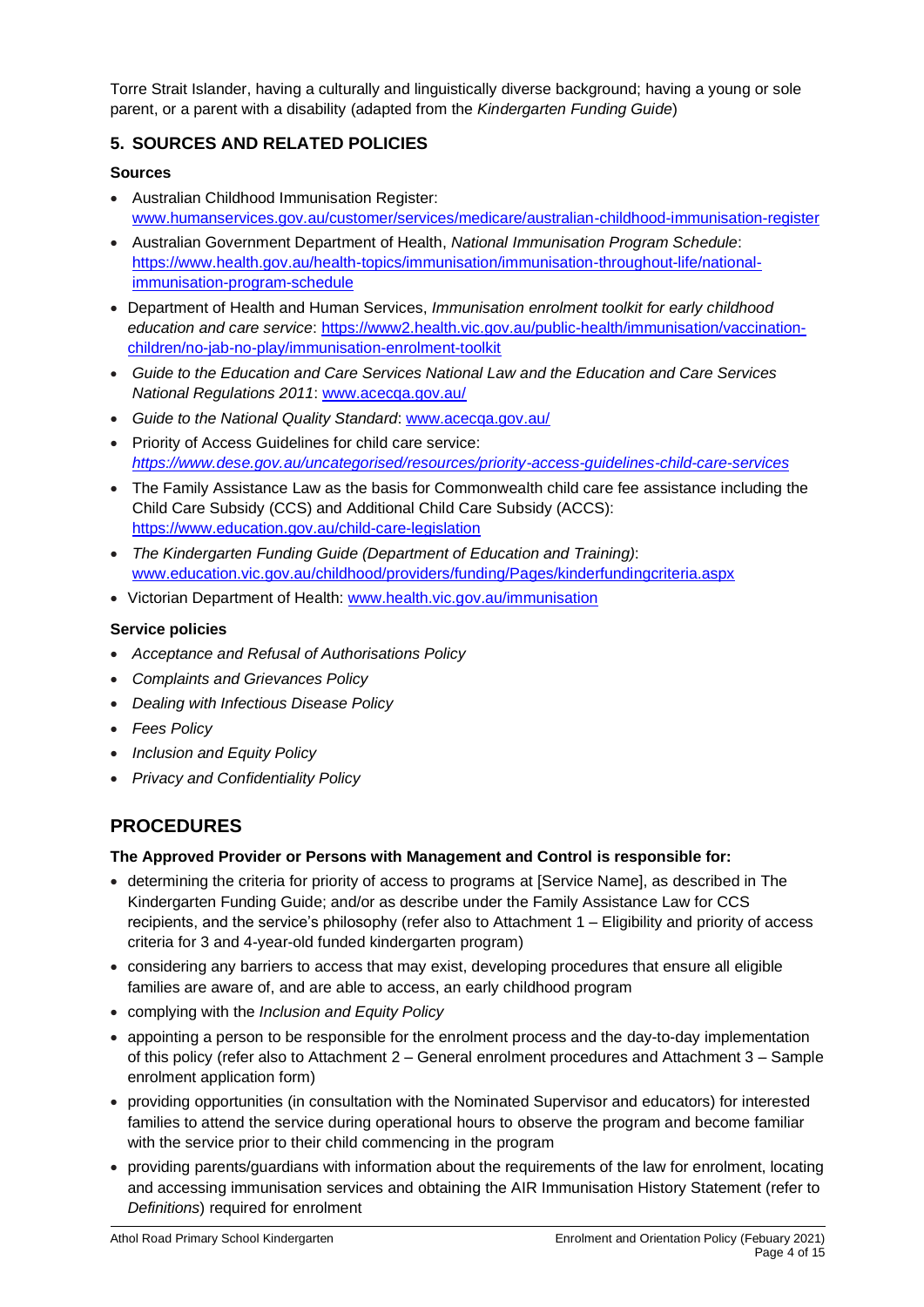- ensuring parents/guardians are only offered a tentative place until the AIR Immunisation History Statement (refer to *Definitions*) has been assessed as being acceptable or the child has been assessed as eligible for the grace period
- assessing the child's immunisation documentation as defined by the *Immunisation Enrolment Toolkit for early childhood education and care services* prior to enrolment to determine if the child's vaccination status complies with requirements or whether the child is eligible for the 16-week grace period (refer to *Definitions*)
- ensuring that only children whose AIR Immunisation History Statement (refer to *Definitions*) has been assessed as being acceptable or who are eligible for the grace period (refer to *Definitions*) have a confirmed place in the program
- advising parents/guardians who do not have an AIR Immunisation History Statement (refer to *Definitions*) and who are not eligible for the grace period that their children are not able to attend the service and referring them to immunisation services (see Attachment 4 – Letter for parents/guardians without acceptable immunisation documentation)
- taking reasonable steps to obtain an up to date AIR Immunisation History Statement (refer to *Definitions*) from a parent/guardian of a child enrolled under a grace period within 16 weeks from when the child begins attending (Note: the child can continue to attend the service if acceptable immunisation documentation is not obtained).
- taking reasonable steps to obtain an up to date AIR Immunisation History Statement (refer to *Definitions*) from all parents/guardians after enrolment, twice per calendar year, timing reminders to comply with the maximum seven-month interval (Public Health and Wellbeing Regulation 107, Public Health and Wellbeing Act 2008 Section 143E)
- ensuring that the enrolment record (refer to *Definitions*) complies with the requirements of Regulations 160, 161, 162 and that it effectively meets the management requirements of the service
- ensuring that enrolment records (refer to *Definitions)* are stored in a safe and secure place, and kept for three years after the last date on which the child was educated and cared for by the service (Regulation 183 (1a) (2d)
- ensuring that the orientation program and plans meet the individual needs of children and families, and comply with DET funding criteria
- reviewing the orientation processes for new families and children to ensure the objectives of this policy are met
- ensuring that parents/guardians of a child attending the service can enter the service premises at any time whilst the child is being educated and cared for, except where this may pose a risk to the safety of children or staff, or conflict with any duty of the Approved Provider, Nominated Supervisor or educators under the Law (Regulation 157).
- taking reasonable steps to contact non attending families prior to the cancellation of their enrolment (refer to Attachment 5)

#### **The Nominated Supervisor, Persons in Day to Day Charge and early childhood teachers are responsible for:**

- reviewing enrolment applications to identify children with additional needs (refer to *Definitions* and the *Inclusion and Equity Policy*)
- responding to parent/guardian enquiries regarding their child's readiness for the program that they are considering enrolling their child in
- discussing the individual child's needs with parents/guardians and developing an orientation program to assist them to settle into the program
- encouraging parents/guardians to:
	- − stay with their child as long as required during the settling in period
	- − make contact with educators at the service, when required
- assisting parents/guardians to develop and maintain a routine for saying goodbye to their child
- sharing information with parents/guardians concerning their child's progress with regard to settling in to the service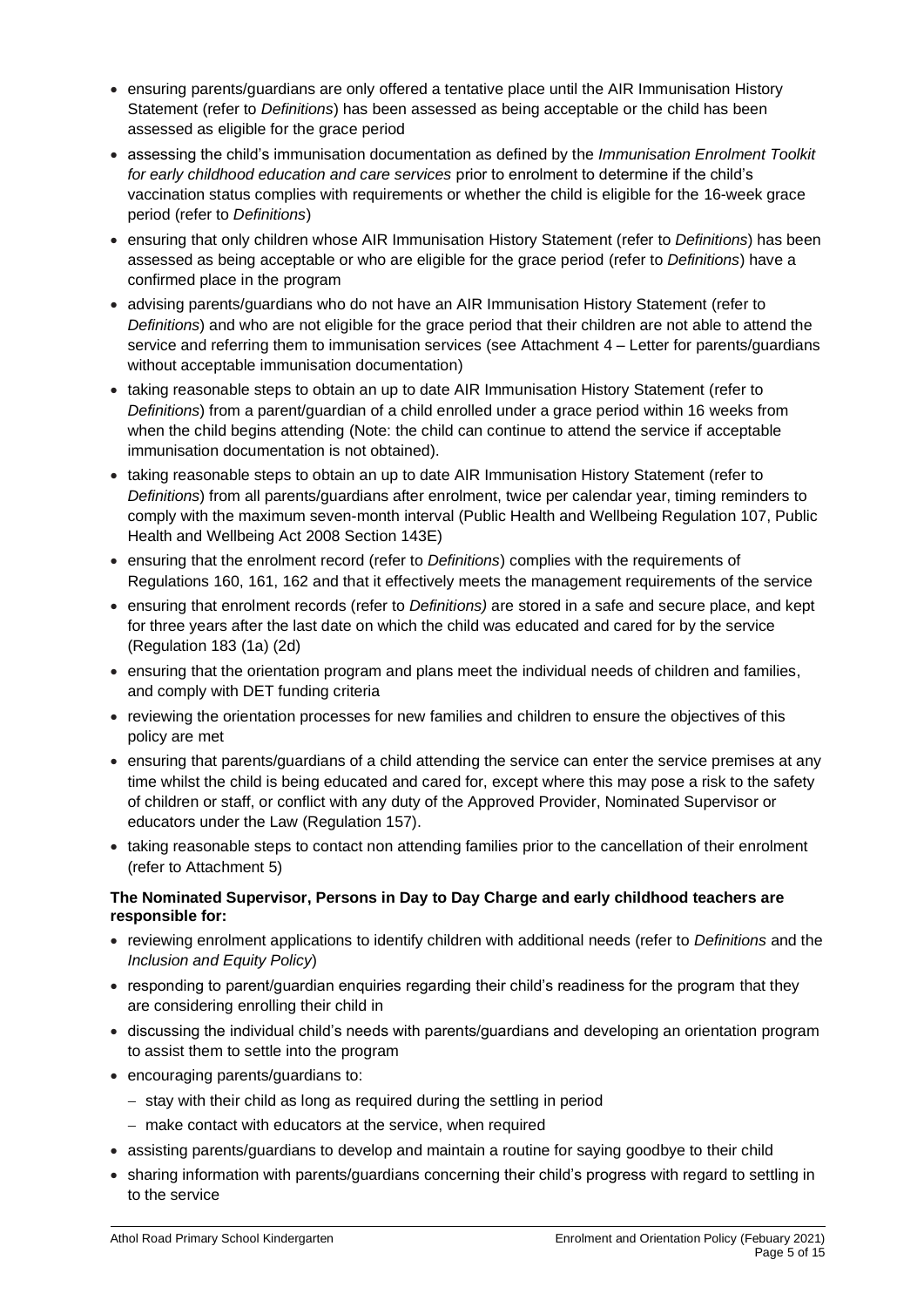- discussing support services for children with parents/guardians, where required.
- taking reasonable steps to contact non attending families prior to the cancellation of their enrolment (refer to Attachment 5)

#### **All educators are responsible for:**

- responding to enrolment enquiries on a day-to-day basis and referring people to the person responsible for the enrolment process, as required
- providing parents/guardians with information about the requirements of the law for enrolment, locating and accessing immunisation services and obtaining AIR Immunisation History Statement (refer to *Definitions*) required for enrolment
- developing strategies to assist new families to:
	- − feel welcomed into the service
	- − become familiar with service policies and procedures
	- − share information about their family beliefs, values and culture
	- − share their understanding of their child's strengths, interests, abilities and needs
	- − discuss the values and expectations they hold in relation to their child's learning
- providing comfort and reassurance to children who are showing signs of distress when separating from family members
- complying with the service's *Privacy and Confidentiality Policy* in relation to the collection and management of a child's enrolment information
- making reasonable attempts to contact non attending families (refer to Attachment 5) and consult with Nominated Supervisor of outcomes.

#### **Parents/guardians are responsible for:**

- reading and complying with this *Enrolment and Orientation Policy*
- completing the enrolment application form and the enrolment record prior to their child's commencement at the service and providing AIR Immunisation History Statement (refer to *Definitions*) of their child's immunisation status
- where a child is eligible for the 16 weeks grace period, ensuring that the child's immunisations are updated in line with the schedule and providing an up to date AIR Immunisation History Statement (refer to *Definitions*) to the service
- ensuring that all other required information is provided to the service
- updating information by notifying the service of any changes as they occur
- notify [Service Name] in writing if they wish to cancel their enrolment.

### **Volunteers and students, while at the service, are responsible for following this policy and its procedures.**

# **EVALUATION**

In order to assess whether the values and purposes of the policy have been achieved, the Approved Provider will:

- regularly seek feedback from everyone affected by the policy regarding its effectiveness
- monitor the implementation, compliance, complaints and incidents in relation to this policy
- keep the policy up to date with current legislation, research, policy and best practice
- revise the policy and procedures as part of the service's policy review cycle, or as required
- notify parents/guardians at least 14 days before making any changes to this policy or its procedures.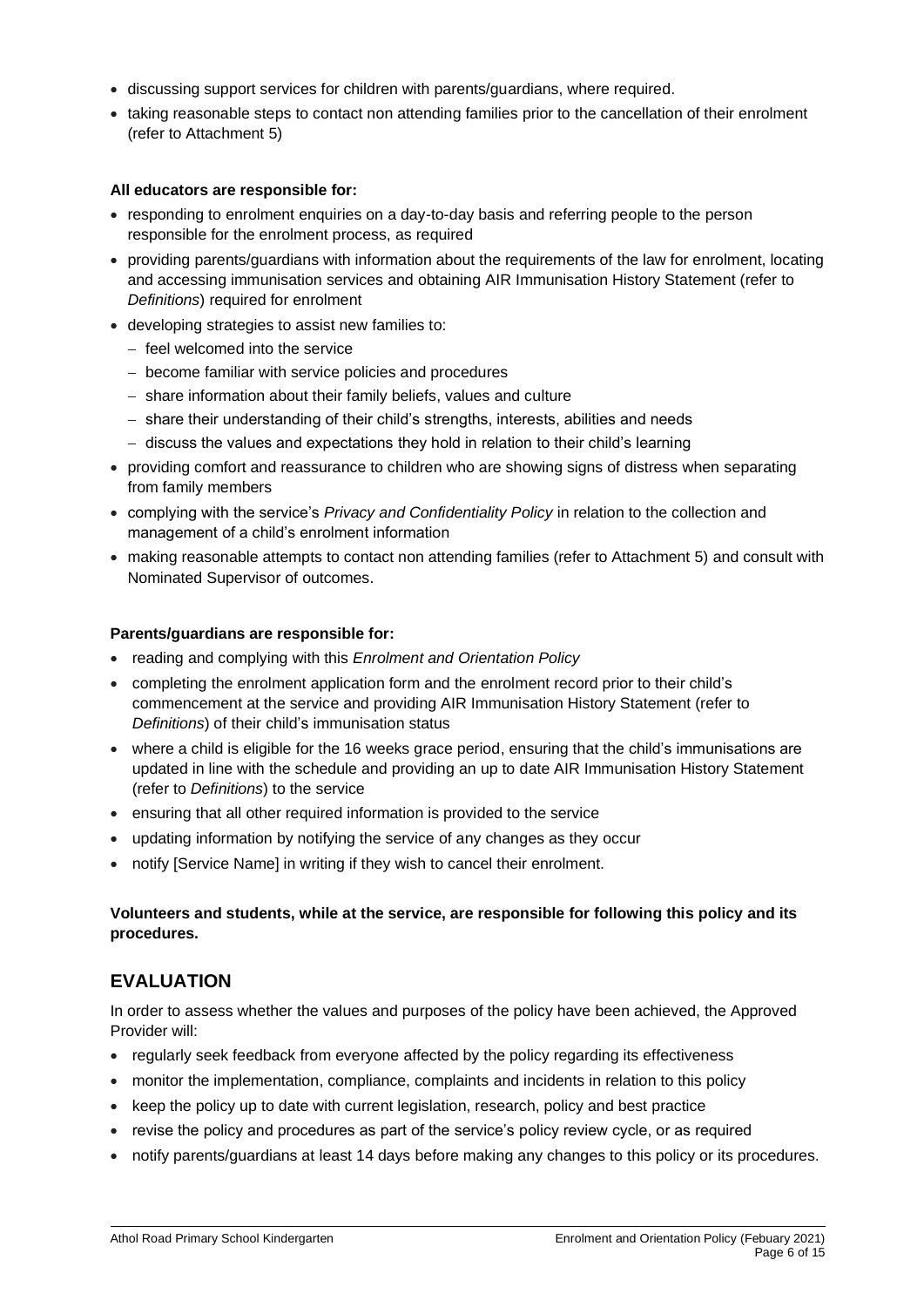# **ATTACHMENTS**

- Attachment 1: Attachment 1 Eligibility and priority of access criteria for 3 and 4-year-old funded kindergarten program
- Attachment 2: General enrolment procedures
- Attachment 3: Sample Enrolment Application Form
- Attachment 4: Letter for parents/guardians without acceptable immunisation documentation
- Attachment 5: Cancellation of enrolment and non-attendance

# **AUTHORISATION**

This policy was adopted by the Approved Provider of Athol Road Primary School Kindergarten on March 17th 2022.

# **REVIEW DATE:** 17/03/2023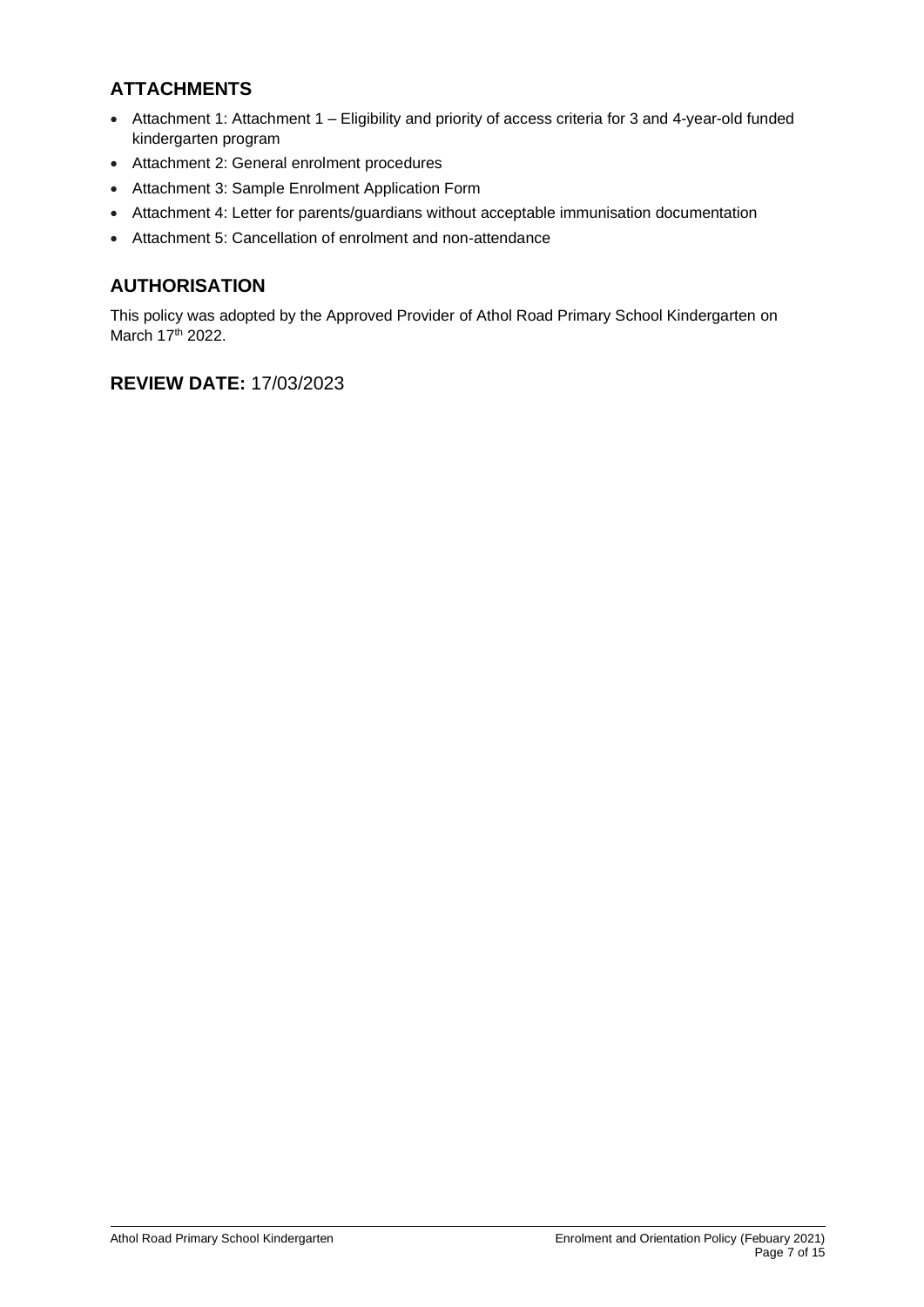# **ATTACHMENT 1**

### **Eligibility and priority of access criteria for a funded kindergarten 3 and 4-year-old program**

The Approved provider must notify all families of the priority of access policy that applies when they enrol their child.

In instances where more eligible children apply for a place at a kindergarten service than there are places available, services must:

- prioritise children based on the DET criteria listed below
- work with other local kindergarten services and the regional Department office to ensure all eligible children have access to a kindergarten place.

These criteria must be used by the Approved Provider when prioritising enrolments. Funding guidance is available from the Department's regional offices if required.

Service providers should build flexibility into their enrolment processes that consider the circumstances of families from priority groups.

If participating in a central enrolment scheme, the priority of access for that scheme will be implemented.

Services must first apply the DET's Priority of Access criteria, and following this may apply locally developed criteria, as per examples below.

| <b>DET's Priority of Access</b><br>criteria                                                                                                                                                                                               | Process that could be used to verify need(s)                                                                                                                                                                                                                                           |  |
|-------------------------------------------------------------------------------------------------------------------------------------------------------------------------------------------------------------------------------------------|----------------------------------------------------------------------------------------------------------------------------------------------------------------------------------------------------------------------------------------------------------------------------------------|--|
| Children at risk of abuse or<br>neglect, including children in<br><b>Out-of-Home Care</b>                                                                                                                                                 | The child is:<br>• attending a three-year-old kindergarten program through<br>Early Start Kindergarten* or Access to Early Learning, or is<br>referred by:<br>- Child Protection                                                                                                       |  |
|                                                                                                                                                                                                                                           | - Child and family services (family services referral and<br>support team, Child FIRST/integrated family<br>services/Services Connect case worker)                                                                                                                                     |  |
|                                                                                                                                                                                                                                           | - Maternal and Child Health nurse, or                                                                                                                                                                                                                                                  |  |
|                                                                                                                                                                                                                                           | - Out-of-Home Care provider                                                                                                                                                                                                                                                            |  |
| <b>Aboriginal and/or Torres Strait</b><br>Islander children                                                                                                                                                                               | • As part of the enrolment process, service providers must<br>respectfully ask families 'is your child Aboriginal and/or<br>Torres Strait Islander?' and record this information in KIM.                                                                                               |  |
| Children eligible for the<br>Kindergarten Fee Subsidy                                                                                                                                                                                     | • A child or parent holds a Commonwealth Health Care Card,<br>Pensioner Concession Card, Veteran's Affairs Card, or                                                                                                                                                                    |  |
|                                                                                                                                                                                                                                           | • Multiple birth children (triplets, quadruplets).                                                                                                                                                                                                                                     |  |
|                                                                                                                                                                                                                                           | • Asylum seekers and refugee children                                                                                                                                                                                                                                                  |  |
| Children with additional needs,<br>defined as children who:<br>require additional<br>assistance in order to fully<br>participate in the<br>kindergarten program<br>require a combination of<br>services which are<br>individually planned | The child:<br>• is assessed as having delays in two or more areas and is<br>declared eligible for a second funded year of kindergarten<br>• holds a Child Disability Health Care Card<br>• has previously been approved for Kindergarten Inclusion<br>Support Package, or referred by: |  |
|                                                                                                                                                                                                                                           | - the National Disability Insurance Scheme<br>- Early Childhood Intervention Service                                                                                                                                                                                                   |  |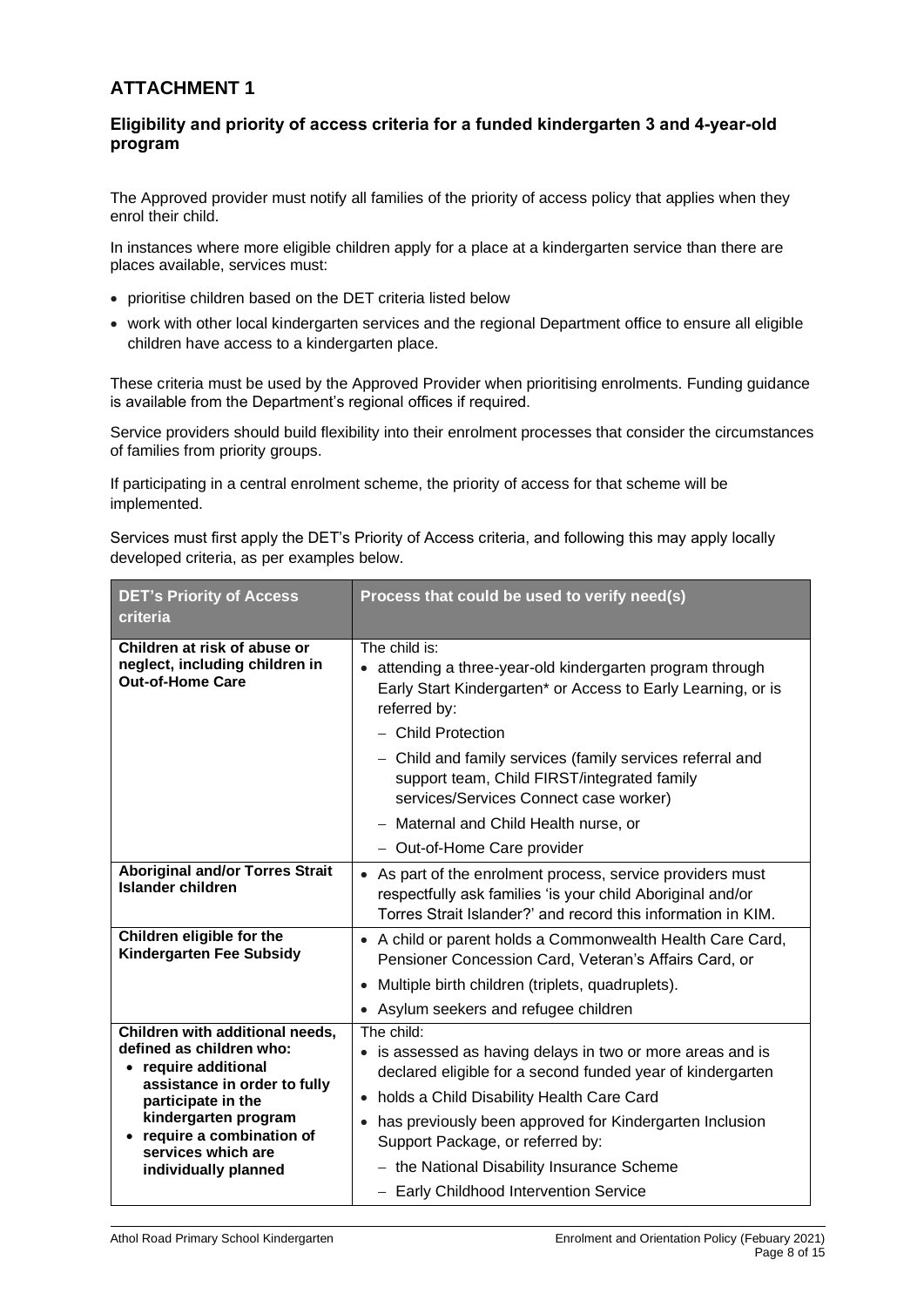− Preschool Field Officer, or

− Maternal and Child Health nurse.

**Examples to consider for second priority**

- children who turn four years of age by 30 April in the year they will attend kindergarten; or
- children who turn three years of age\* by 30 April in the year they will attend kindergarten
- children turning six years of age at kindergarten who have been granted an exemption from school-entry age requirements by the regional office of DET
- children who have a sibling that has previously attended the same kindergarten as their first preference

**Examples to consider for third priority** 

- service for transient families e.g. RAAF, seasonal workers and tourism workers
- date of application
- local community zoning

**Note:** DET's Priority of Access (POA) guidelines are to ensure that kindergarten programs are available to those children who stand to benefit the most from attending early education. In mixed age groups, POA guideline will equally prioritise three and four-year-old children that are considered vulnerable. Where programs for three- and four-year old children are provided separately, the POA criteria will be applied separately for each age cohort.

### **\* Early Start Kindergarten and Three-Year-Old Kindergarten**

During the roll-out of Three-Year-Old Kindergarten, Early Start Kindergarten (ESK) will continue to provide 15 hours a week of funded kindergarten for all eligible children up until 2029, when threeyear-old children across the state will have access to 15 hours

It is important to continue to enrol eligible children in ESK, even if funded Three-Year-Old Kindergarten is available at the service.

This guarantees that children experiencing vulnerability will continue to be enrolled in the full 15 hours of kindergarten in all service settings, including long day care. It also ensures that service providers can continue to receive all funding entitlements.

Service providers are expected to continue to provide the full 15 hours funded through Early Start Kindergarten, even in instances where three-year-old groups are being offered fewer than 15 hours.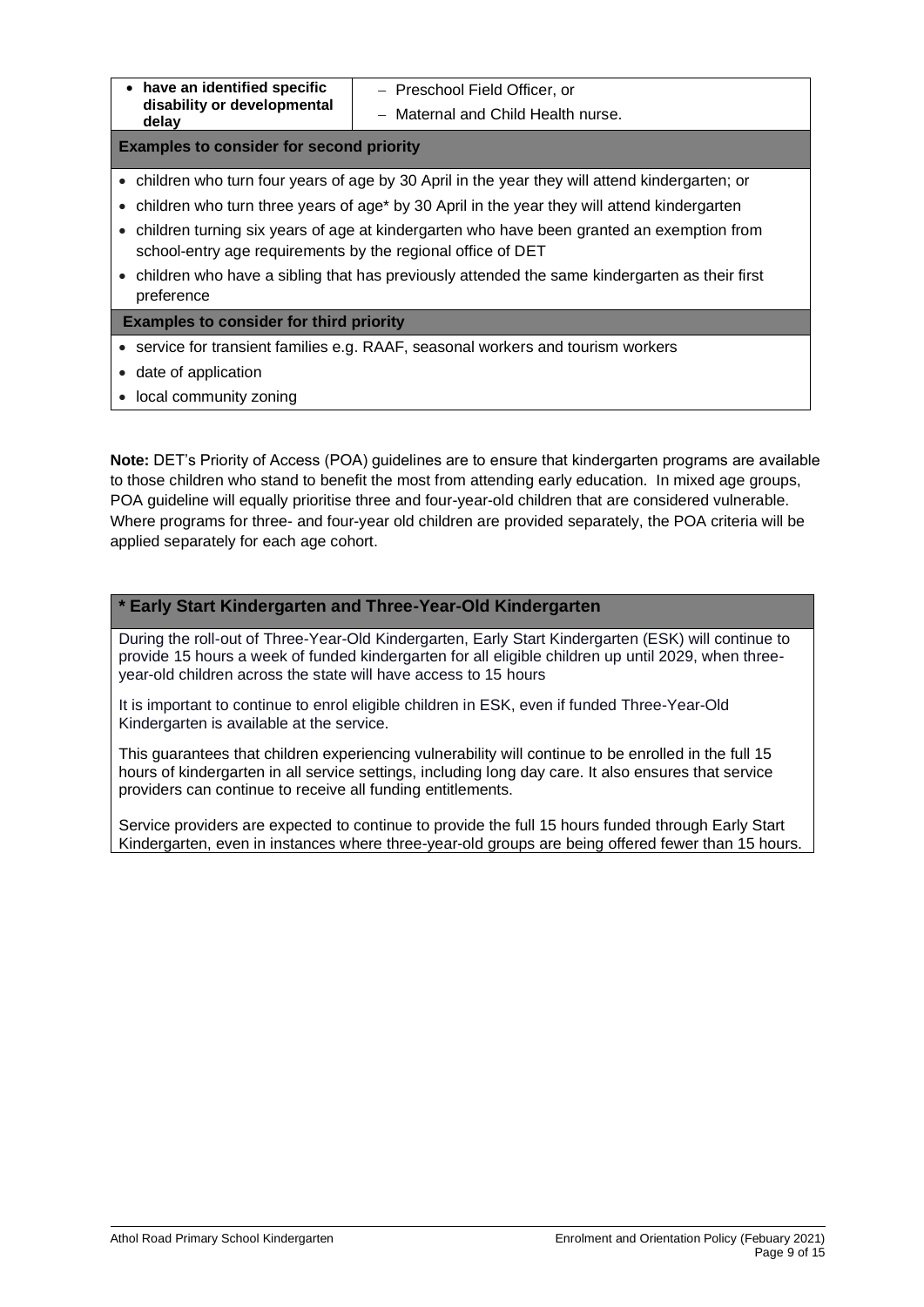# **ATTACHMENT 2 General enrolment procedures for funded kindergartens programs**

## **1. Application for a place**

- Enrolment applications will be accepted any time after the child has turned linsert agel years of age or from [Date].
- Enrolment application forms are available from the service and are provided to the parents/guardians together with information about the requirements of the law for enrolment, locating and accessing immunisation services, obtaining an up to date AIR Immunisation History Statement and a copy of the *Enrolment and Orientation Policy*.
- Athol Road Primary School Kindergarten will determine the date(s) by which applications must be received for offer of places in the three-year-old and the funded kindergarten program.
- A separate application form must be completed for each child, and for each proposed year of attendance at the service.
- To facilitate the inclusion of all children into the program, the enrolment application form should clearly identify any additional or specific needs of the child (refer to *Inclusion and Equity Policy*).
- Parents/guardians of children applying for a second year of funded kindergarten or currently attending a three-year-old program must also submit an enrolment application form for the following year.
- A copy of the child's birth certificate and proof of address must be submitted with all applications.
- All enrolment application forms must be accompanied by an enrolment application fee in line with Athol Road Primary School Kindergarten's Fees Policy of linsert amount]. This fee is to cover administrative costs associated with the processing of a child's enrolment application and is not refundable.
- Completed enrolment application forms are to be forwarded to the person responsible for the enrolment process at the service, at insert address.
- Access to completed enrolment application forms will be restricted to the person responsible for the enrolment process, the Approved Provider, Nominated Supervisor and educators at the service, unless otherwise specified by the Approved Provider.
- Applications will be entered on the waiting list using the eligibility and priority of access criteria.
- Applications received after the above dates set by Athol Road Primary School Kindergarten will be considered if there are available places, and after all other applicants have been offered a place, in line with the eligibility and priority of access criteria of Athol Road Primary School Kindergarten.

## **2. Offer of places**

- Tentative places will be offered in writing to applicants in accordance with the eligibility and priority of access criteria of the service making clear that confirmation of places is not final until an up to date AIR Immunisation History Statement has been received, assessed and found acceptable.
- Athol Road Primary School Kindergarten requires parents/guardians who have been offered a tentative place to provide an up to date AIR Immunisation History Statement for assessment two months prior to the child first attending the service in order that a confirmed place can be offered.
- The documentation is assessed as outlined in the *Immunisation enrolment toolkit for early childhood education and care services* by the person responsible for the enrolment process on behalf of the Approved Provider. The "Key dates work form for immunisation and enrolment" in the *Immunisation enrolment toolkit for early childhood education and care services* is used to determine the date at which immunisations must be up to date. The toolkit also provides guidance on assessing immunisation documentation to determine if a child is up to date or qualifies for an exemption. The following documents and resources can be accessed from [https://www2.health.vic.gov.au:](https://www2.health.vic.gov.au/)
	- − The Immunisation enrolment toolkit for early childhood education and care services (search 'Immunisation enrolment toolkit')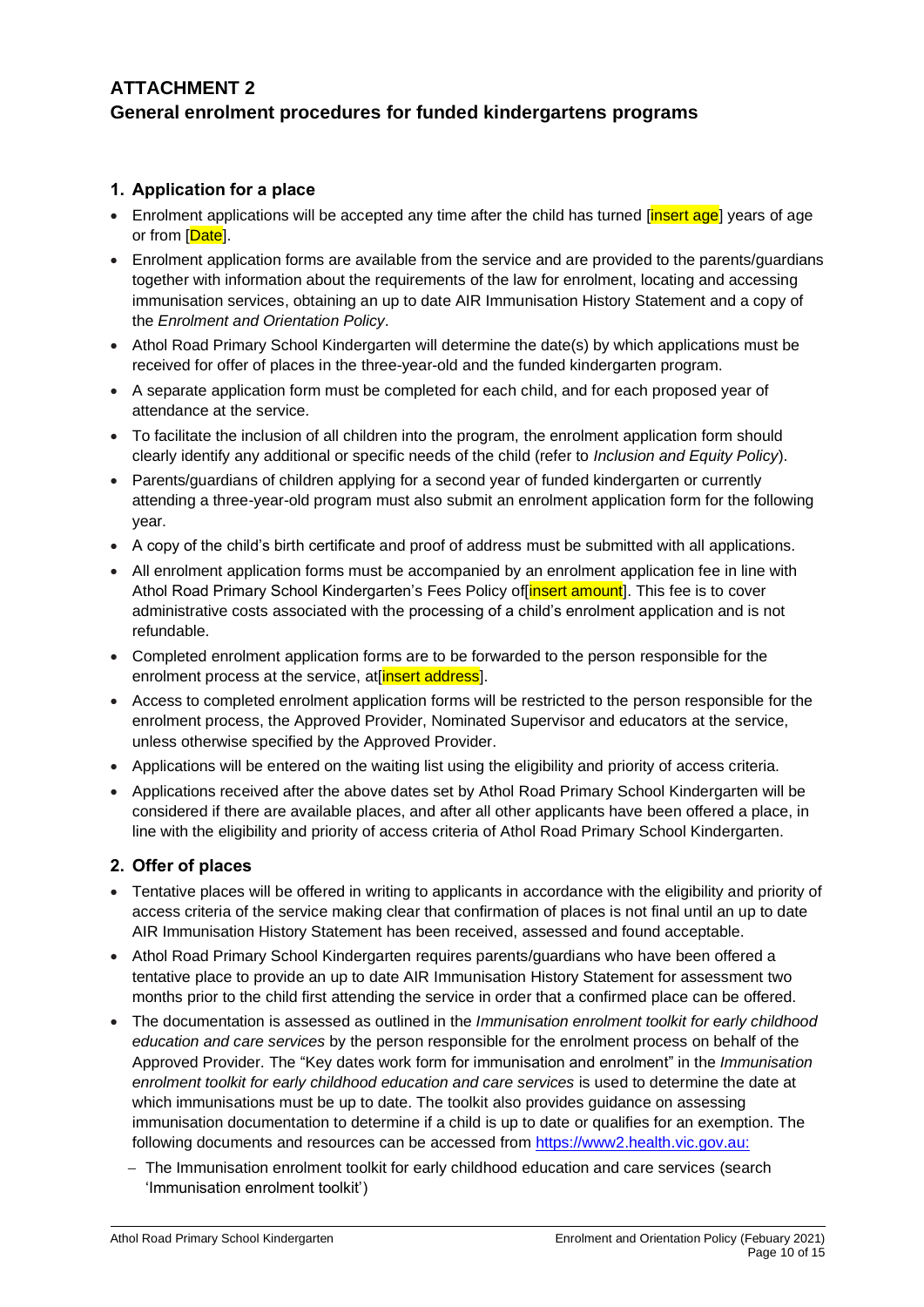- − The Key dates work form for Immunisation and enrolment (search 'Key Dates work form')
- − Hard copies of the immunisation resources (search 'immunisation resources order form')
- The acceptable outcomes of the assessment for offering a confirmed place are:
	- − That the next due vaccine for the child on the AIR Immunisation History Statement is within the acceptable timeframe for an enrolment, or;
	- − That the child has been assessed by Athol Road Primary School Kindergarten as being eligible for a 16-week grace period
- The person responsible for the enrolment process advises the parent/quardian in writing whether a confirmed place is offered, and the enrolment can proceed.
- Parents/guardians who **do not** have an up to date AIR Immunisation History Statement and whose child is **not** eligible for the grace period cannot be offered a place and are referred to Australian Childhood Immunisation Register or to an immunisation provider (refer to Appendix 4 – Letter for parents/guardians who do not have acceptable immunisation documentation).
- Offer of places in the three-year-old program/s and the funded kindergarten program will be made at the same time.
- Parents/guardians who do not wish to accept the offer of a tentative or confirmed place, or intend to withdraw their enrolment, are requested to notify the Approved Provider, or the person responsible for managing the enrolment process at the service, in writing as soon as possible.
- A fee of [insert amount] must be paid in accordance with the Athol Road Primary School Kindergarten's Fees Policy by [Date] by [insert payment options] to hold the place for the following year. This fee will be deducted from [indicate which term] term fees.
- An enrolment record and other relevant information will be provided by Athol Road Primary School Kindergarten to the parent/guardian after a confirmed place has been accepted and the fee has been paid.

Note: Places will not be allocated to children until any outstanding fees owed to the service by the family is paid, or a payment plan is agreed to between the family and the service (refer to *Fees Policy*).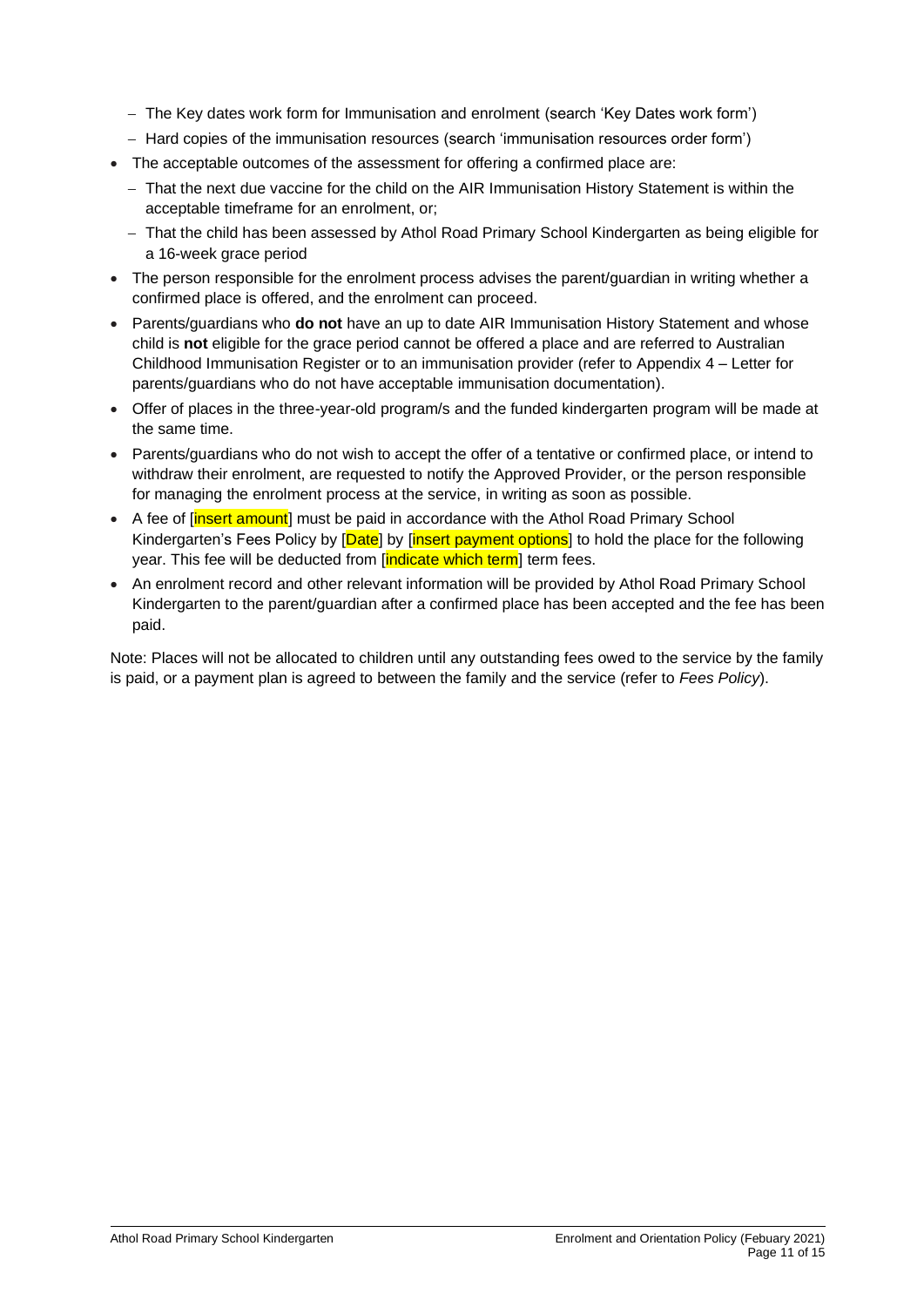# **ATTACHMENT 3 Sample Enrolment Application Form**

## Athol Road Primary School Kindergarten

**[indicate whether this is for a funded or three-year-old program]** 

Complete this enrolment application form and:

- enclose a copy of the child's birth certificate or suitable evidence of the child's birth date
- enclose proof of address (e.g. copy of drivers licence, rates notice or electricity, gas or water bill)
- enclose the **[insert amount**] enrolment application fee, which is not refundable and covers administrative costs
- forward the completed enrolment application form with attachments to [insert name and address]
- notify the service of any changes to your address or other relevant information by contacting[insert telephone number].

#### **Enrolment and immunisations**

The Government's No Jab No Play laws requires children to be age-appropriately immunised before enrolment can be confirmed.

Parents/guardians offered tentative places will be asked to provide the AIR Immunisation History Statement to Athol Road Primary School Kindergarten by *[insert date]* that shows that their child's immunisations are up to date.

Confirmation of places is finalised after the documentation has been assessed that the child is up to date or that the child has been assessed as being eligible for a 16 week grace period and the eligibility assessment form has been completed.

Further information on immunisation requirements for enrolment in early childhood services is available on the State Government's [Better Health Channel](https://www.betterhealth.vic.gov.au/) at[.www.betterhealth.vic.gov.au/campaigns/no-jab-no](https://www.betterhealth.vic.gov.au/campaigns/no-jab-no-play)[play](https://www.betterhealth.vic.gov.au/campaigns/no-jab-no-play)

-----------------------------------------------------------------------------------------------------------------------------------------

This application is for my child to attend Athol Road Primary School Kindergarten in[insert year].

| This application is for a second year of funded kindergarten | $\Box$ Yes $\Box$ No |
|--------------------------------------------------------------|----------------------|
|                                                              |                      |

If *yes*, please attach a copy of the relevant paperwork.

#### [Delete this question if the application is for a three-year-old program]

| Date of birth: $\frac{1}{2}$                                                      | Male | I Female             |
|-----------------------------------------------------------------------------------|------|----------------------|
|                                                                                   |      |                      |
|                                                                                   |      | Postcode: __________ |
| Telephone number: (Home) ______________(Business) _____________(Mob) ____________ |      |                      |
|                                                                                   |      |                      |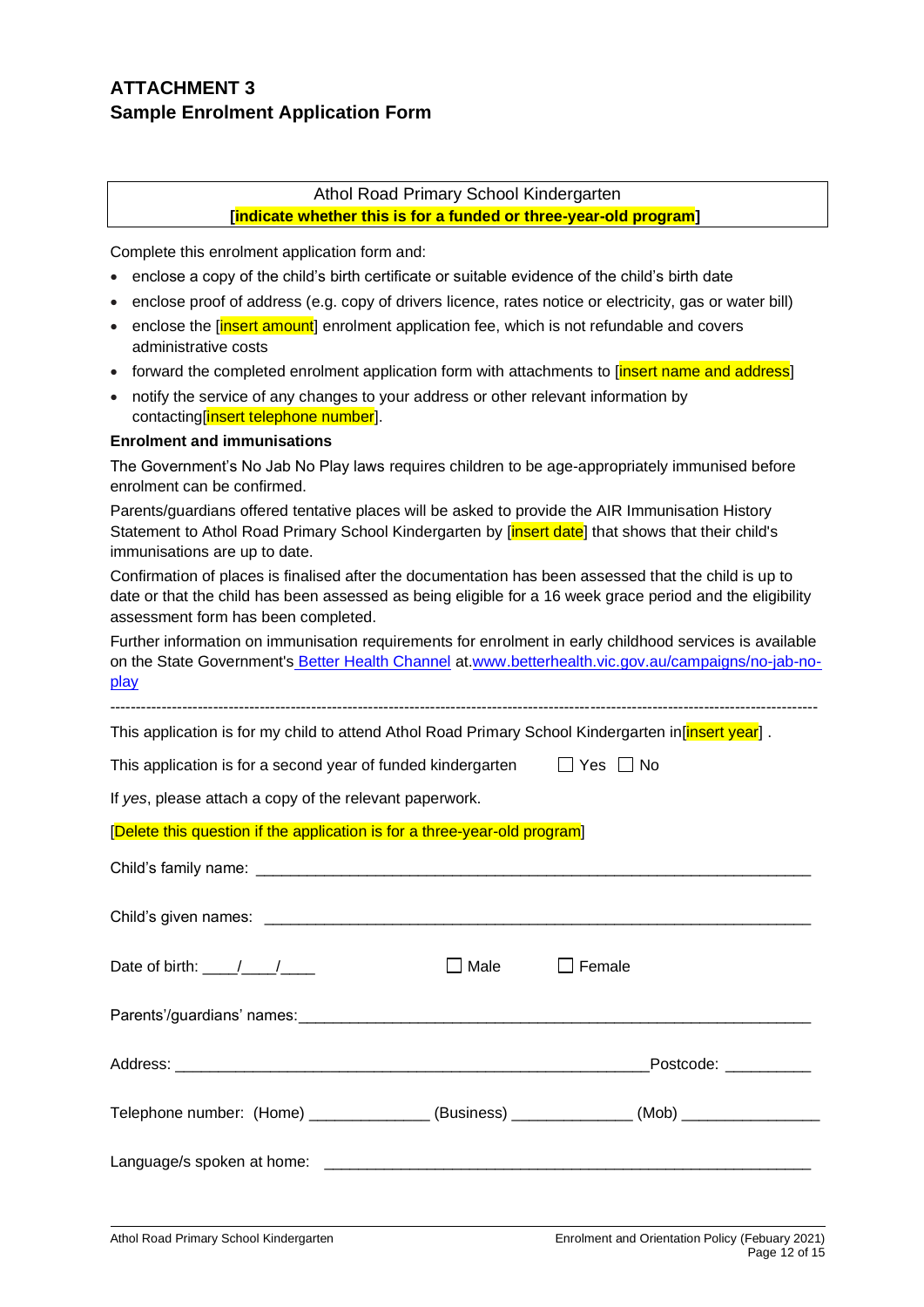# **Kindergarten Fee Subsidy**

DET provides a fee subsidy for eligible families. Please indicate if you are eligible for one of the following concessions, or meet one of the following criteria:

| Health Care Card $\Box$                                                                                                                                                                                                                                           | Resolution of Status Visa (RoS) Visa Class CD,               |           |  |
|-------------------------------------------------------------------------------------------------------------------------------------------------------------------------------------------------------------------------------------------------------------------|--------------------------------------------------------------|-----------|--|
| Pensioner Concession Card                                                                                                                                                                                                                                         | Subclass 851 $\Box$                                          |           |  |
| DVA Gold Card $\Box$                                                                                                                                                                                                                                              | Refugee and Special Humanitarian Visas 200-<br>217 $\square$ |           |  |
| DVA White Card $\Box$                                                                                                                                                                                                                                             | Triplets or Quadruplets $\Box$                               |           |  |
| Bridging Visas A–F                                                                                                                                                                                                                                                | Aboriginal or Torres Strait Islander [                       |           |  |
| Temporary Protection/Humanitarian Visas 447,<br>451, 785 or 786 <b>□</b>                                                                                                                                                                                          |                                                              |           |  |
| Supporting documentation will need to be sighted on commencement at Athol Road Primary School<br>Kindergarten by the [insert name of person responsible for the enrolment process] except if Aboriginal<br>and Torres Strait Islander identification is selected. |                                                              |           |  |
| Note: the eligibility of concessions may vary from time-to-time. Up-to-date information can be<br>found at: https://www.education.vic.gov.au/parents/child-care-kindergarten/Pages/how-much-<br>kindergarten-cost.aspx                                            |                                                              |           |  |
| <b>Children with additional needs</b>                                                                                                                                                                                                                             |                                                              |           |  |
| Does your child have additional needs?                                                                                                                                                                                                                            | $\Box$ Yes                                                   | $\Box$ No |  |
|                                                                                                                                                                                                                                                                   |                                                              |           |  |
| You are encouraged to discuss your child's needs with the educator when your child's place is<br>confirmed.                                                                                                                                                       |                                                              |           |  |
| Is your child registered with a specific support service/agency?                                                                                                                                                                                                  | $\Box$ Yes $\Box$ No                                         |           |  |
|                                                                                                                                                                                                                                                                   |                                                              |           |  |
| <b>Additional information</b>                                                                                                                                                                                                                                     |                                                              |           |  |
| Does your child have a medical condition?                                                                                                                                                                                                                         | $\Box$ Yes                                                   | _l No     |  |
|                                                                                                                                                                                                                                                                   |                                                              |           |  |
| Do you acknowledge that your child's acceptance to Athol Road Primary School Kindergarten is<br>determined by the requirements of priority of access outlined in [Service Name]'s enrolment policy:<br>$\exists$ Yes<br>$\square$ No                              |                                                              |           |  |
|                                                                                                                                                                                                                                                                   |                                                              |           |  |
| Date:                                                                                                                                                                                                                                                             |                                                              |           |  |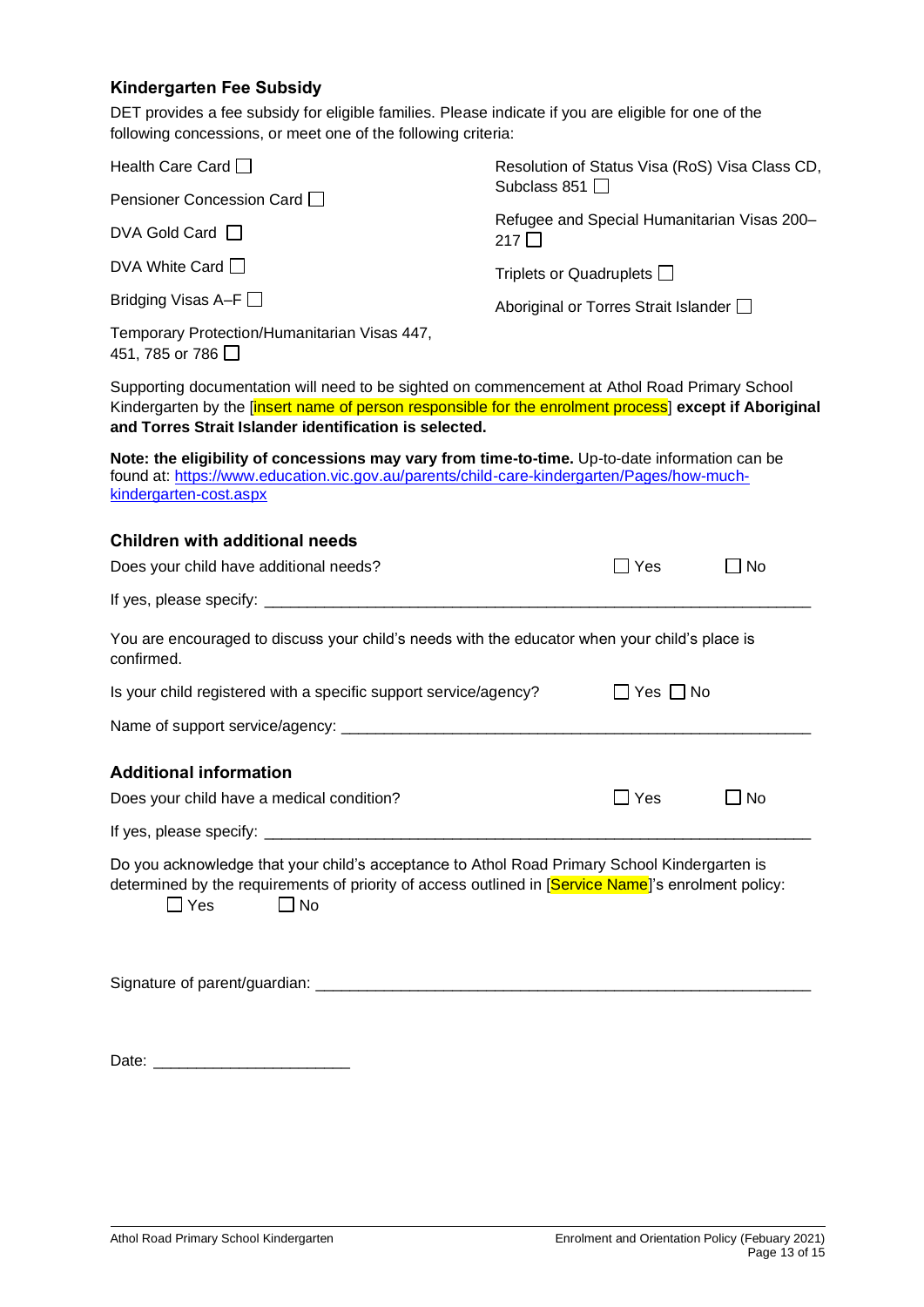# **ATTACHMENT 4 Letter for parents/guardians without acceptable immunisation documentation**

Athol Road Primary School Kindergarten

[Address]

[Insert date]

#### Dear [insert name]

Re: Enrolment at Athol Road Primary School Kindergarten for [insert year]

I am contacting you regarding your tentative place for [insert child's name] at [Service Name] in the [insert 3 year old or 4 year old program] in [insert year].

Under the *Public Health and Wellbeing Act 2008* early childhood education and care services cannot enrol a child unless the parent/guardian has provided AIR Immunisation History Statement.

AIR Immunisation History Statement includes evidence that your child:

- is fully vaccinated for their age; or
- has been assessed by our service as being eligible for a 16 week grace period.

As we have not received acceptable immunisation documentation for [*insert name of child*] by the due date, and your child is not eligible for the 16 week grace period, we are unable to confirm a place at our service for [insert year] and your child's name has been removed from our list.

Immunisation programs are effective in reducing the risk of vaccine preventable diseases. Immunisation from an early age helps protect your child against serious childhood infections. Further information about immunisations for your child is available from:

- your doctor
- [insert details of local government immunisation service]
- National Immunisation Information Line Tel. 1800 671 811
- Australian Immunisation Register: https://www.servicesaustralia.gov.au/individuals/services/medicare/australian-immunisationregister
- Better Health Channel website:<https://www.betterhealth.vic.gov.au/no-jab-no-play>

Should you wish to re-apply for a place for [insert child's name], we are happy to accept a new enrolment application accompanied by AIR History Statement. The new application would be considered in line with Athol Road Primary School Kindergarten's Enrolment and Orientation policy.

Yours sincerely

[Insert name]

[Insert title]

Athol Road Primary School Kindergarten